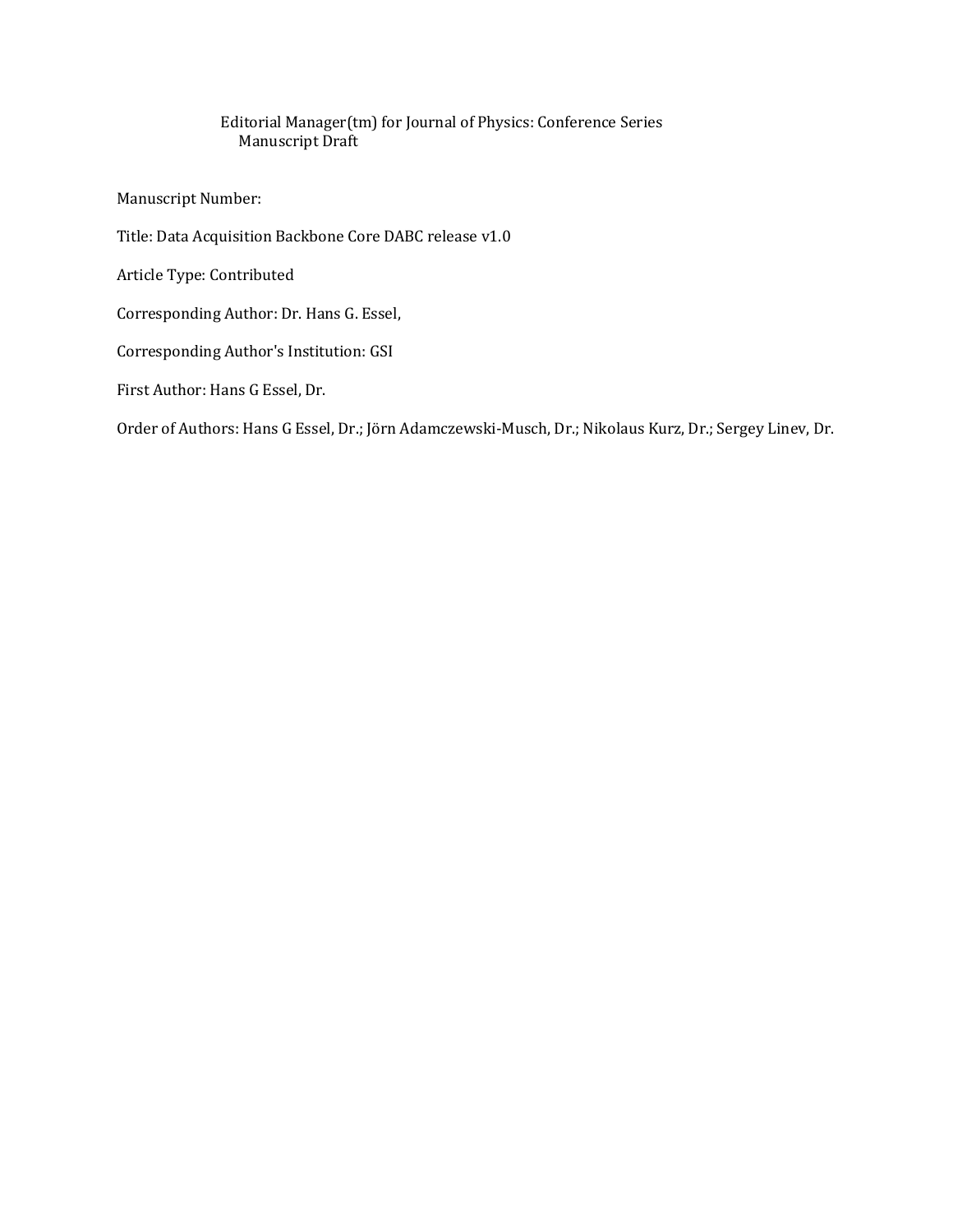# **Data Acquisition Backbone Core DABC release v1.0**

**J Adamczewski-Musch, H G Essel<sup>1</sup>, N Kurz and S Linev** GSI Helmholtzzentrum für Schwerionenforschung, Planckstr. 1, 64291 Darmstadt, Germany

E-mail: H.Essel@gsi.de

**Abstract.** The Data Acquisition Backbone Core (DABC) is a general purpose software framework designed for the implementation of a wide-range of data acquisition systems – from various small detector test beds to high performance systems. DABC consists of a compact data-flow kernel and a number of plug-ins for various functional components like data inputs, device drivers, user functional modules and applications. DABC provides configurable components for implementing event building over fast networks like InfiniBand or Gigabit Ethernet. A generic Java GUI provides the dynamic control and visualization of control parameters and commands, provided by DIM servers. A first set of application plug-ins has been implemented to use DABC as event builder for the front-end components of the GSI standard DAQ system MBS (Multi Branch System). Another application covers the connection to DAQ readout chains from detector front-end boards (N-XYTER) linked to read-out controller boards (ROC) over UDP into DABC for event building, archiving and data serving. This was applied for data taking in the September 2008 test beamtime for the CBM experiment at GSI. DABC version 1.0 is released and available from the website.

#### **1. Introduction**

After the design phase of data acquisition concepts for the new experiments of the FAIR facility at GSI it was necessary to develop a DAQ framework for two main use cases. First as a prototype of a high speed network event building system, second as a test bed for the full readout chain from detectors, digitizers, readout controllers, data combiners to event building, filtering, and archiving. The concept of self-triggered front-end systems includes a very precise time distribution system. The sorting of the data over the network will probably be not based on events, which are not yet defined at that point, but rather on data packets of time slices. Only after the composition of these time slice fragments at the receiver nodes of the network an event definition will be possible. After that event data can be processed for filtering, compression, on-line analysis and storage. This processing might need large processing farms able to handle high data flows. A first layout of such a system has been published in [1].

The requirements of the test bed use case turned out to be the same as for a general purpose DAQ framework, because a variety of front-ends must be integrated, some from legacy systems, others not yet ready or even known. An overall description of DABC and some performance results have been published in [2][3].

l

<sup>1</sup> Corresponding author.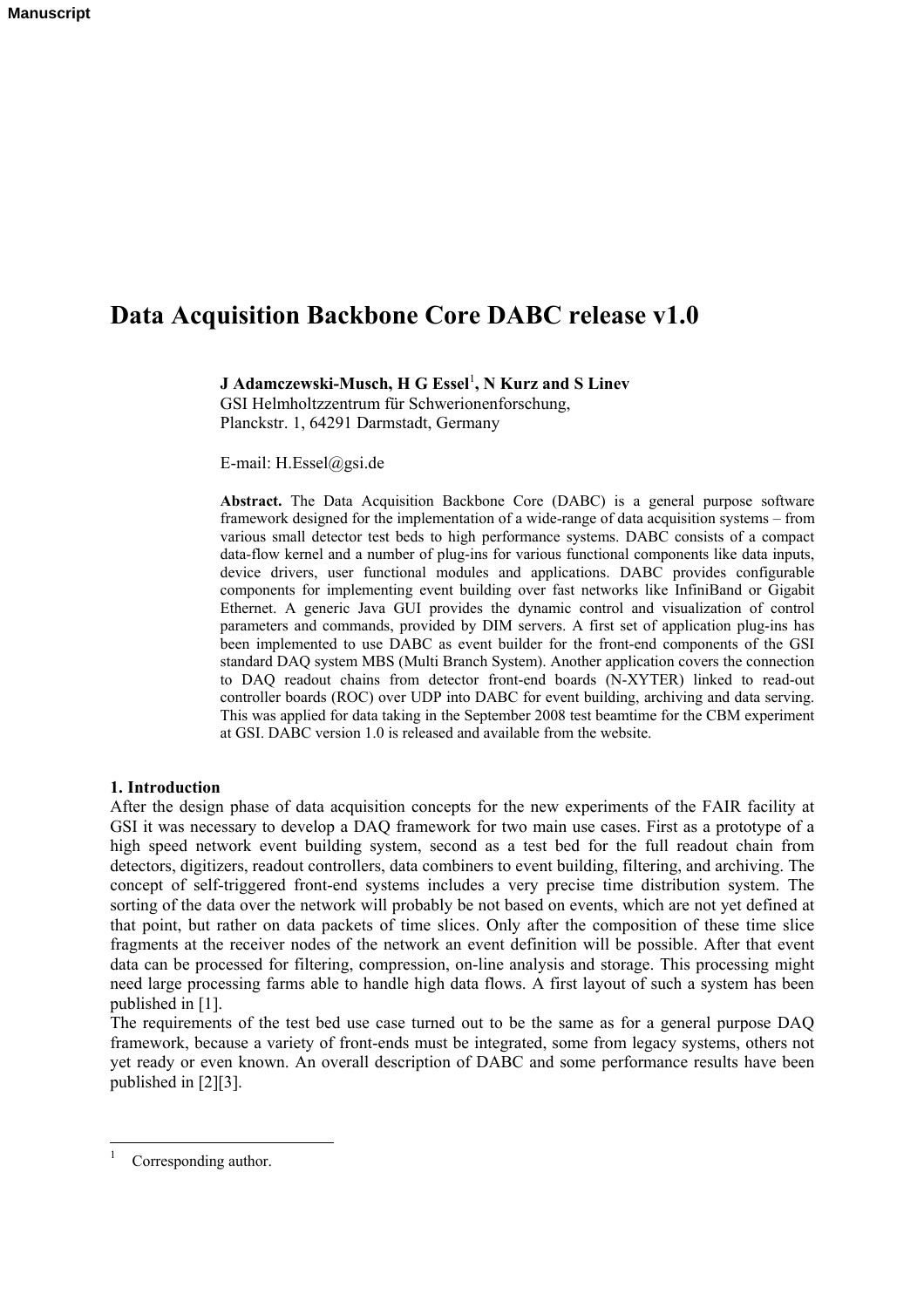# **2. DABC architecture**

The main concept of the DABC design was to organize the data flow between various components of a distributed system in an efficient way. In addition it was necessary to provide mechanisms to connect arbitrary data sources, i.e. front-end systems, to DABC. These front-end systems are not yet known in detail. Therefore the DABC does not cover the development of front-ends. Specific frontends must be integrated by specific software components which are plugged into the DABC system. This feature ensures that the DABC is a general purpose DAQ backbone for various DAQ applications.

# *2.1. Multithreading*

Current development of computer architecture involves more and more CPU cores on one node. To use this new facility efficiently, application code should run in multiple threads. The main problem of any multi-threaded application is the correct locking of shared resources and synchronization of jobs, running in different threads. In DABC this is solved by event driven execution queues in each thread which can be triggered from other threads. Waiting for a resource means waiting for an event among others. The threads never block.

# *2.2. Memory management*

Another important component of DABC design is memory management. Modern data acquisition systems should handle hundreds of Mbytes of data per second on each computing node. At the same time DAQ components usually perform little transformation of received data before delivering it further. During such data handling one should avoid memory copy as much as possible. DABC provides a memory management which allows zero-copy data buffer transfers (by reference) between threads and administrating buffers for DMA transfers.

# *2.3. Modules*

All application processing code runs in *Module* objects. There are two general types of modules: synchronous and asynchronous. In asynchronous modules code is implemented in callback functions called by events of the event queue. Several modules can "run" in one thread. In synchronous modules code is implemented as main loop. Only one can execute per thread.

# *2.4. Ports and transports*

Buffers are entering and leaving a module through *Port* objects. Each port has a buffer queue of configurable length. A module may have several input, output, or bidirectional ports. Outside the modules the ports are connected to *Transport* objects. The transport object is responsible either to get data from its data source or deliver data to data sink. There is a special local transport subclass, which transfers data (which means references) between two modules in the same process (address space). For connection of modules on different nodes a network transport should be used. Up to now there are implementations for Ethernet (TCP, UDP) and InfiniB (OFED verbs library [4]). To instantiate and configure transports of special kinds, *Device* classes are introduced in DABC.

# *2.5. Commands concept*

Command execution in DABC involves two sides: First the code from where a *Command* is sent (caller), and second the code where the command is executed (receiver). A command object is just a container for parameters (including the command name) and does not contain any code for its execution. Such code must be implemented in command receiver. Such approach makes it easy to let commands be executed on other nodes without the need of code transfers over the network.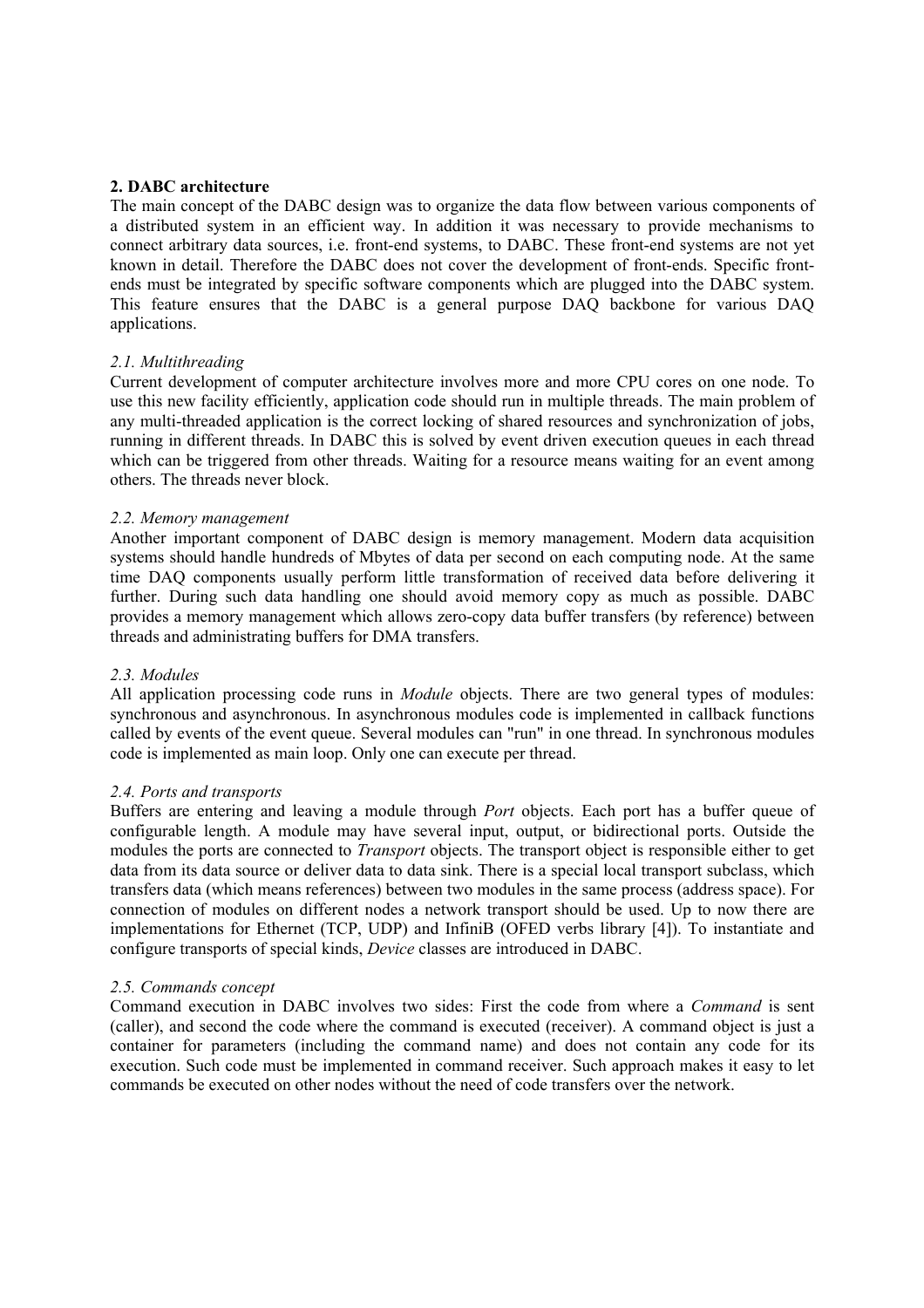# *2.6. Parameters*

A module may register *Parameter* objects. Parameters are accessible by name; their values can be monitored and optionally changed by the control system. Initial parameter values can be set from XML configuration files.

# *2.7. Manager*

The manager is the central object of DABC. It manages objects in a tree-like structure with subfolders. Most components of DABC have names and can be accessed by these names via manager methods. The manager also dispatches commands to their receivers.

# *2.8. Plug-ins*

The relation of packages is shown in figure 1. Main DABC classes are collected in one library called *libDabcBase*. This library includes the complete data flow core and is independent from any external libraries. To integrate user or application specific functionality into that code, a plug-in approach is used. DABC provides factory classes, which can be used for instantiation of custom components like modules, transports, devices, and application. Several functional components, distributed together with DABC, are implemented in form of such plug-ins.



**Figure 1**. Structure of packages.

Plug-ins distributed are:

- Verbs thread, transport and device implementation for InfiniBand.
- BNet components for constructing multi-node event building network.
- MBS transport and modules for connection to standard GSI data acquisition system [5].
- Bnet/MBS concrete implementation of Bnet for MBS.
- CBM ROC transport and modules for connecting CBM readout controller via Ethernet.
- PCIe/mprace device and transport classes for DMA transfer from/to PCIe board.
- DIMctrl control via DIM interface [6].
- Slimctrl simple, batch-like control for test purposes.

# *2.9. Configuration*

An important part of any software system (not only DAQ) is the ability to configure programmable components. The configuration of any component in DABC is done using parameter objects.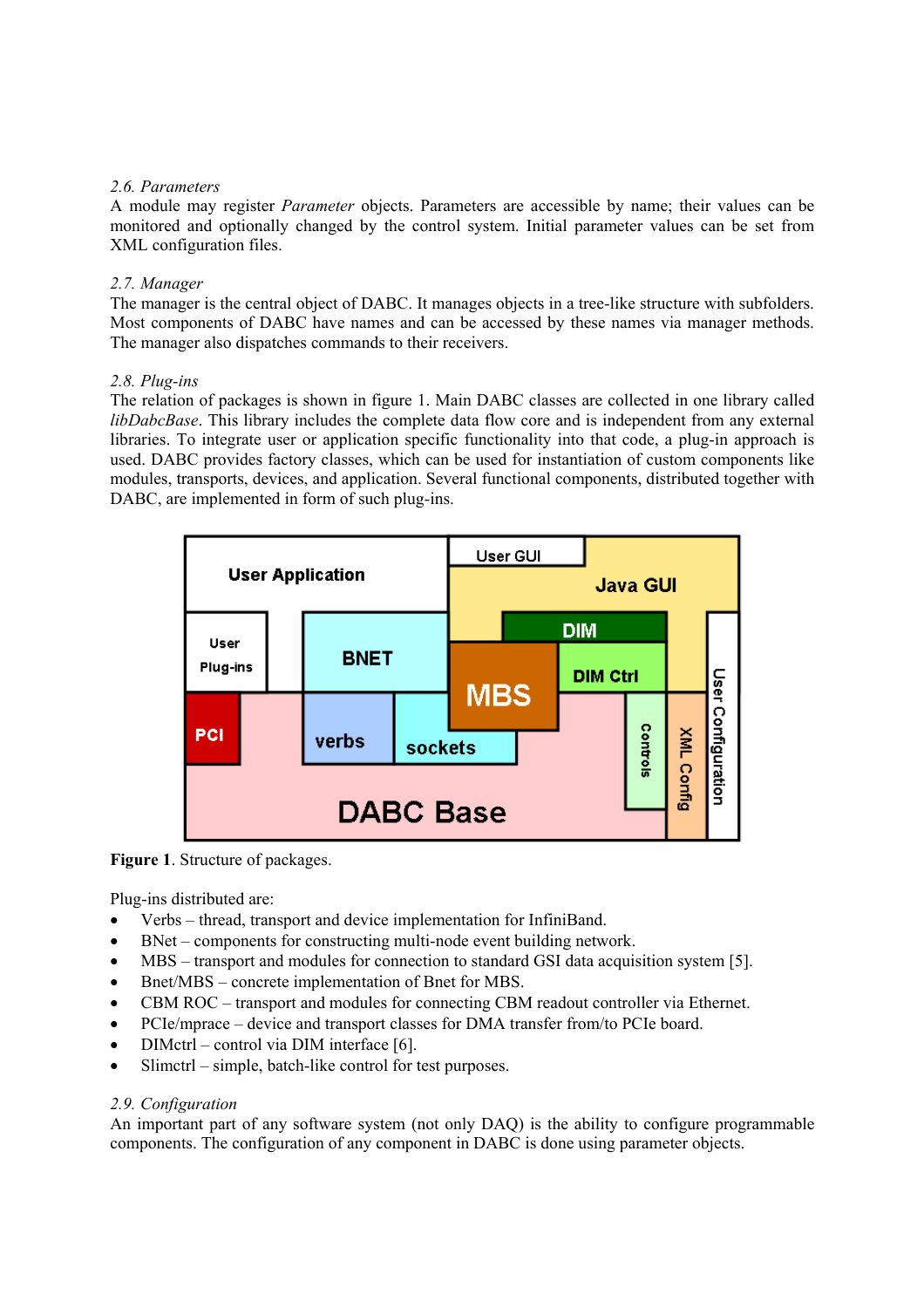In the constructor of module classes one can create parameters, which can be later used for configuration purposes. Values of these parameters can be defined from configuration XML files with very simple and clear syntax (see figure 2). If not found in an XML file, a specified default value of the parameter will be used during configuration. The syntax of the XML files allows to define variables and defaults values. A value for many parameters can be set at once making the layout of such file very compact. For instance, the configuration file for a four-nodes network test application is shown in figure 3.

#### *2.10. Control and GUI*

The control system of DABC communicates over defined interfaces with the core system. Several implementations of the control system could be used. Currently a simple control system for batch like operation is provided, and a DIM based for interactiv operation. A generic GUI based on a Java DIM client library visualizes all services provided by the DIM servers. The control system of DABC and/or the application specific plug-ins can define commands. These commands are encoded as DIM services including a full description of arguments. Therefore the GUI can build up at runtime a command tree and provide the proper forms for each command. Parameters can be data structures. There are some defined structures for special parameters like rate meters, states and others. These are recognized by the GUI and handled properly. The GUI itself can be configured. The visibility of parameters and attributes of their visualization can be modified interactively and stored in GUI setup files. Application plug-ins may need dedicated panels taylored for convenient operation. Such GUI elements can be easily integrated by subclassing and interface implementation. These application panels have full access to all DIM parameters. One can connect call back functions to parameter updates, get a list of available commands, use the graphical primitives like rate meters in own panels.

```
<?xml version="1.0"?> 
<dabc version="1"> 
<Context name="Readout"> 
   <Run> 
     <lib value="libDabcMbs.so"/> 
     <lib value="libDabcKnut.so"/> 
   </Run> 
   <Application class="roc::Readout"> 
     <DoCalibr value="0"/> 
     <NumRocs value="3"/> 
     <RocIp0 value="cbmtest01"/> 
     <RocIp1 value="cbmtest02"/> 
     <RocIp2 value="cbmtest04"/> 
     <BufferSize value="65536"/> 
     <NumBuffers value="100"/> 
     <TransportWindow value="30"/> 
     <RawFile value="run090.lmd"/> 
     <MbsServerKind value="Stream"/> 
     <CalibrFile value=""/> 
     <MbsFileSizeLimit value="110"/> 
   </Application> 
  </Context> 
</dabc>
```

```
<?xml version="1.0"?> 
<dabc version="1"> 
  <Context host="node01"/> 
  <Context host="node02"/> 
  <Context host="node03"/> 
  <Context host="node04"/> 
 <Defaults> 
   <Context name="*"> 
    <Run> 
      <lib value="libDabcNetTest.so"/> 
      <runfunc value="RunAllToAll"/> 
      <logfile value="${Context}.log"/> 
    </Run> 
   <User> 
      <BufferSize value="8192"/> 
      <InputQueueSize value="8"/> 
      <OutputQueueSize value="4"/> 
    </User> 
  </Context> 
 </Defaults> 
</dabc>
```
**Figure 2.** Configuration file for ROC readout application.

**Figure 3.** Configuration file for net test example for four nodes.

Figure 4 shows a screen shot of a running experiment. However, no DABC system is controlled, but the standard GSI DAQ system MBS which uses the DABC conventions for DIM services. Therefore it can be controlled by the DABC GUI ad hoc. Any other system implementing such DIM services can be controlled by the GUI.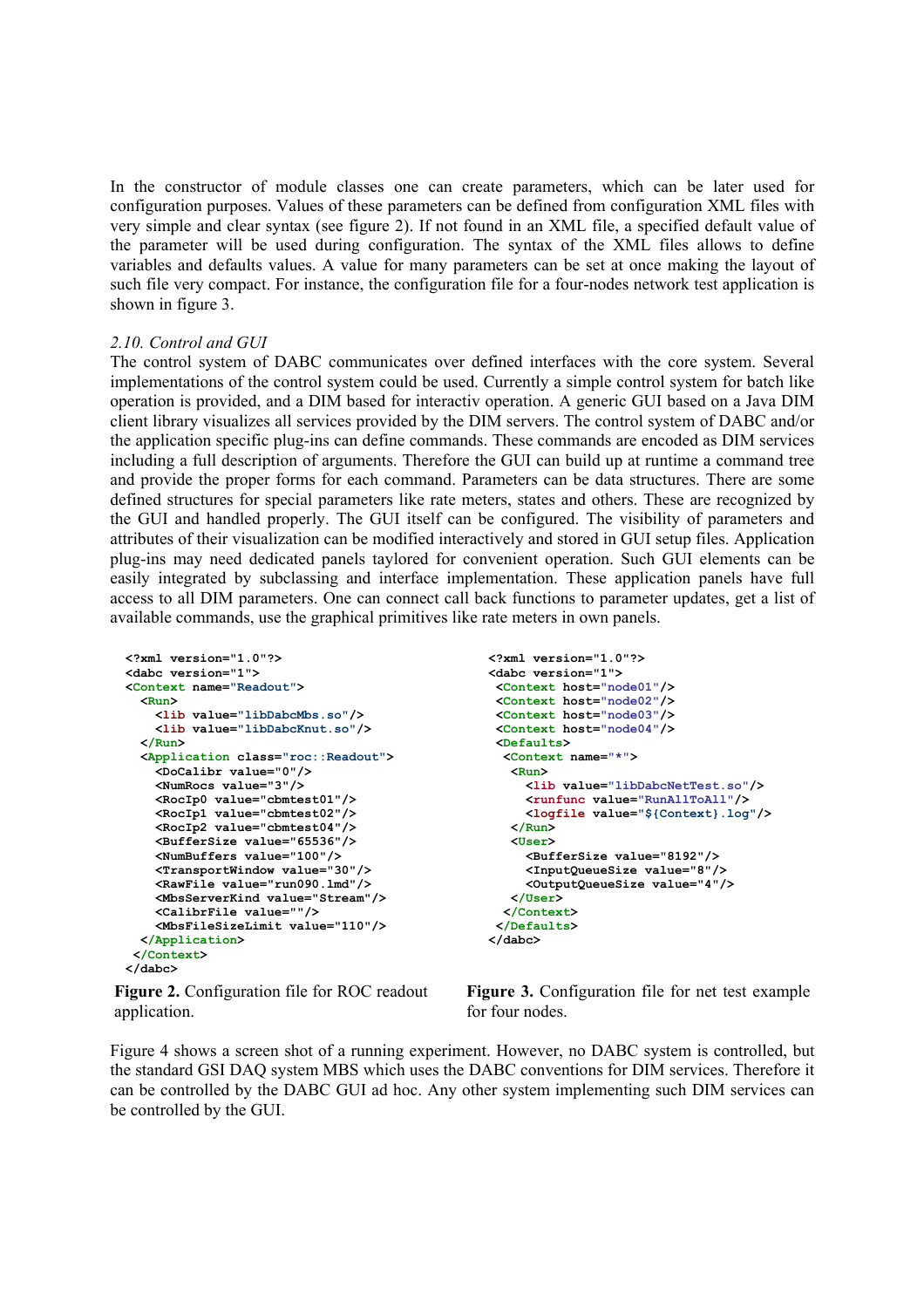

**Figure 4**. Screen shot of a running experiment.

# **3. Use cases**

# *3.1. CBM readout controller*

The n-XYTER is a 128 channel asynchronous, self-triggered, self-sparsifying readout ASIC developed as a front-end for neutron scattering detector applications. In FAIR experiments like CBM it is used as prototype and test-bed of front-end electronics for several kinds of detectors prototypes. The CBM readout controller (ROC), developed in *Kirchhoff Institut für Physik, Heidelberg*, is an FPGA-based board, designed to read time-stamped data from n-XYTERs and transfer that data via optical link to combiner boards or, as alternative option, via Ethernet directly to PCs.

A C++ library has been written (ROClib), which implements a protocol for control and data transfer from ROC to PC. Because the data transport is based on UDP/IP, the protocol cares about data retransmission in case of packets lost. There is a ROOT-based GUI, used for configuration and testing of front-end boards equipped with n-XYTER chips.

A specific *Transport* subclass was implemented to integrate the ROClib functionality into DABC. It mainly implements several methods of the *DataTransport* class:

- *Read\_Size* defines size of next buffer
- *Read\_Start* request data from ROClib
- *Read\_Complete* completes reading

In addition, a *Device* subclass provides configuration and command execution capabilities. Two *Module* subclasses were implemented to combine and sort data from several ROCs. As output, MBS events format was used. Application class *Readout* instantiates and configures all necessary components to perform readout from several ROCs. The configuration for readout from three ROCs is shown in figure 2.

In a first experiment this setup was used to test detectors, front-end and readout boards, and data integrity. The next test will utilize some full readout chains as shown in figure 5. Several front-end